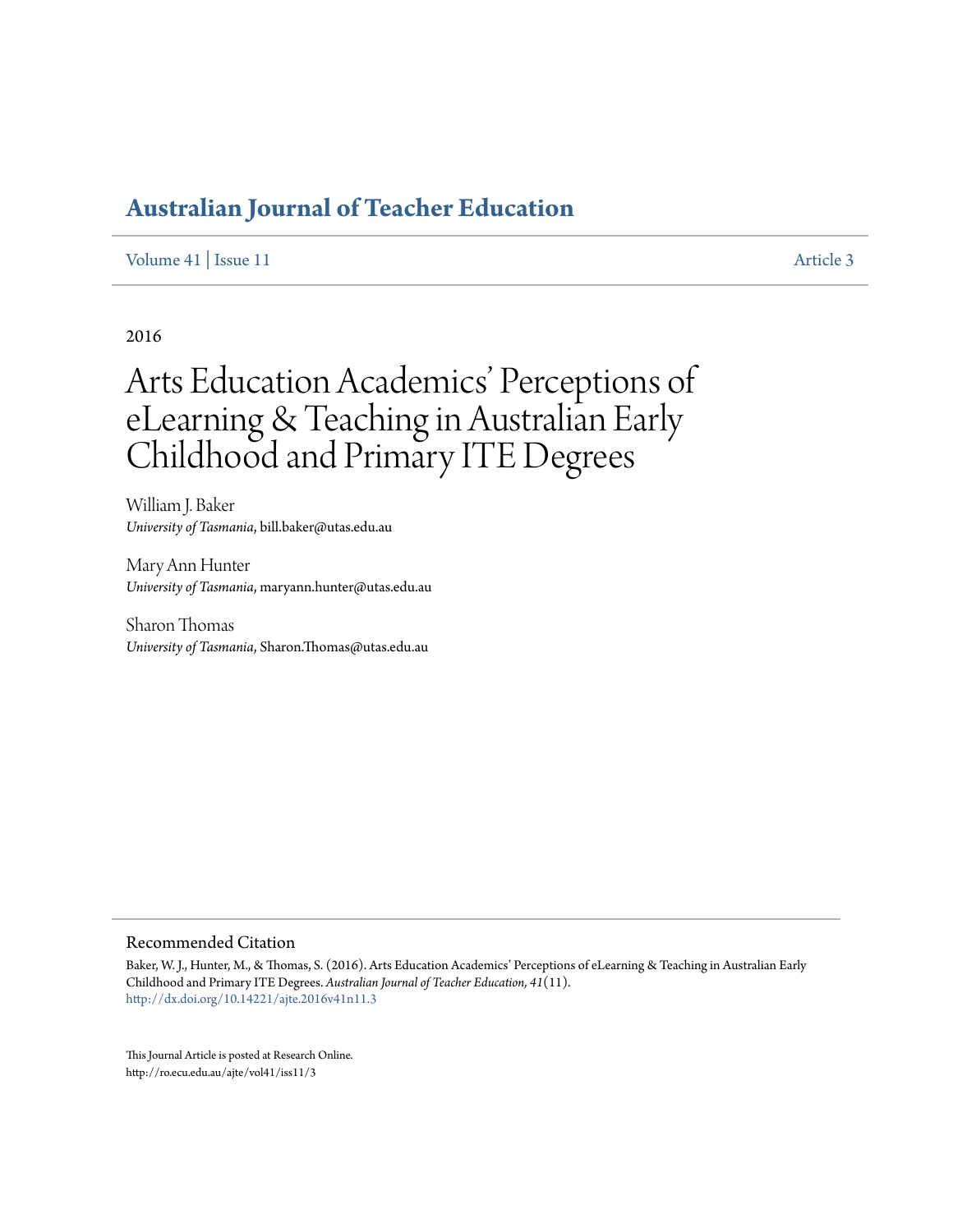# **Arts Education Academics' Perceptions of eLearning & Teaching in Australian Early Childhood and Primary ITE Degrees**

William J Baker Mary-Ann Hunter Sharon Thomas University of Tasmania

*Abstract. This article presents the findings of an investigation of eLearning & teaching in Arts education in Australian Initial Teacher Education (ITE) degrees. This project used survey and interviews to collect data from academics in 16 universities in 5 Australian states regarding their experiences of eLearning and Arts education. A rigorous and comprehensive thematic, inductive approach to the analysis of data revealed four main themes: congruence and incongruence of eLearning in Arts education with academic identity, dissonance between eLearning and the nature of Arts education, negatively perceived reasons for teaching Arts education in an eLearning mode, and some expressions of positive experiences in this space. These themes revealed a divided, unsettled and challenging space with pockets of acceptance, but characterised by epistemological and pedagogical questions, doubts and uneasiness.*

#### **Introduction**

The genesis of this research was in our own experiences of designing, implementing and evaluating units in Arts education in primary and early childhood Initial Teacher Education (ITE) degrees over a period of eleven years, and in the questions these raise for our practice. Primary and early childhood degrees were selected for this research as these degrees occupied the bulk of our learning and teaching practices and because they involved very large student cohorts. Following on from a number of scholarship of teaching projects largely centred on ITE student perceptions of fully online eLearning in an Arts education unit (Baker, 2011a, 2011b, 2012a, 2012b, 2012c, 2013; Baker & Pittaway, 2012), in this project we focused on academics working within the same environment.

Even within our small research team there were different experiences of the application of eLearning to Arts education, ranging from early if somewhat uneasy adoption to more troubled acceptance, and all members had, and still have, questions regarding the ontological and pedagogical implications of teaching Arts education in an online mode. We questioned the applicability of the mode to all five Arts domains, wondering if the differences in experience were due to the uniqueness of each domain and the associated teacher identities; we questioned if some Arts domains were inappropriate for this mode; what role does the unique nature of each domain and deeply held teacher beliefs about them have in the different degrees of acceptance of this mode of learning; and how did other academics experience this contested space?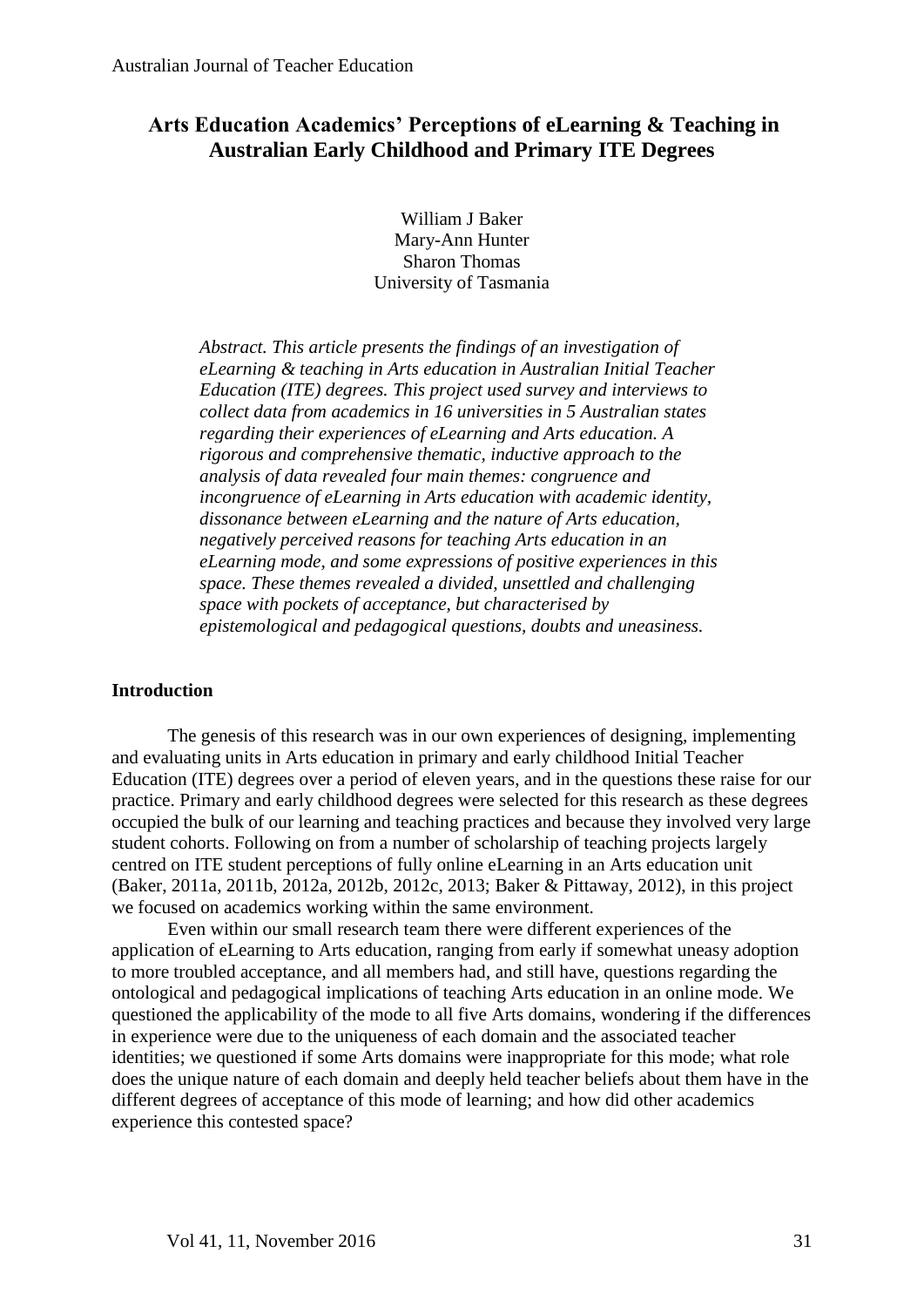To characterise the wider academic environment in which ITE Arts education is situated we present a robust examination of literature surrounding the forces that are significantly changing the nature of higher education, the adoption of eLearning, and the array of pressures on academic work and identity. Our qualitative research, using survey and individual interviews and analysed through a thematic, inductive process (Braun & Clarke, 2006) fills an important gap in the understanding of the academic discourse around eLearning in Arts education in ITE degrees. The Australian Curriculum includes five Arts areas under the umbrella of The Arts: Dance, Drama, Media Arts, Music and Visual Arts (Australian Curriculum Assessment and Reporting Authority, 2016), and we investigated the perceptions of academics, from 16 Australian universities across 5 states, who teach in these curriculum areas in ITE degrees. Specifically, we sought to explore their experiences of, and beliefs about, teaching Arts education in an eLearning mode. Data collected through this project are considerable, and in this article we report the scope of the data and our associated findings seeking to map the terrain of this space.

### **Literature**

Over recent decades academia has undergone significant shifts in response to the rapidly changing environments in which universities operate (By, Diefenbach & Klarner, 2008; Wells, 2005; Winter, 2009). Shifts from collegial, autonomous, and discipline based cultures to those characterised by corporatised priorities, competition and changing student demographics have challenged traditional notions of academia and academic identity (Nixon, 1996; Winter, 2009). Simultaneously eLearning has required shifts in the ways academics work, teach and communicate (Wells, 2005), again challenging traditional and historical notions of identity. We maintain that this multitude of pressures on higher education have impacted upon the nature of academic work in general, and we argue that the same is true of Arts education in early childhood and primary ITE degrees and eLearning and teaching.

The globalisation of the world economy, economic rationalist funding models, and the development of an international higher education 'market place' have resulted in an expansion of the higher education sector and in fundamental shifts in the work of universities and academics (Guri-Rosenblit, Sebkova, & Teichler, 2007; Hanson, 2009; Sadler, 2011; White 2007; Winter, 2009). In the UK, Harris (2005) writes "The massification and internationalization of higher education has transformed the university…to a consumer driven system...the student has come to be viewed as a consumer" (p. 424). As universities have responded to globalisation and mass markets, the language surrounding universities has changed from one of education and learners to products and customers (Harris, 2005; White, 2007; Winter, 2009). By, Diefenbach and Klarner (2008) present a particularly bleak picture of the negative impact of managerialism on universities in Europe stating that it has "created an environment that encourages opportunistic behaviour such as cronyism, rent-seeking and the rise of organizational psychopaths" (p. 21).

The Australian higher education sector has likewise undergone transformation in recent decades, and the language of the corporate university is true also for Australia (Churchman, 2006; White, 2007; Winter, 2009). Since the changes in capacity and funding quantum of the Dawkins white paper of 1988 (Australian Government, 2015), the higher education sector in Australia has expanded massively (Coates, Dobson, Edwards, Friedman, Goedegebuure, & Meek, 2009; White, 2007). The *Our Universities: Backing Australia's future* (Nelson, 2003) policy document was premised on the impacts of internationalisation, globalisation, and technological developments and states that universities "need to be run in a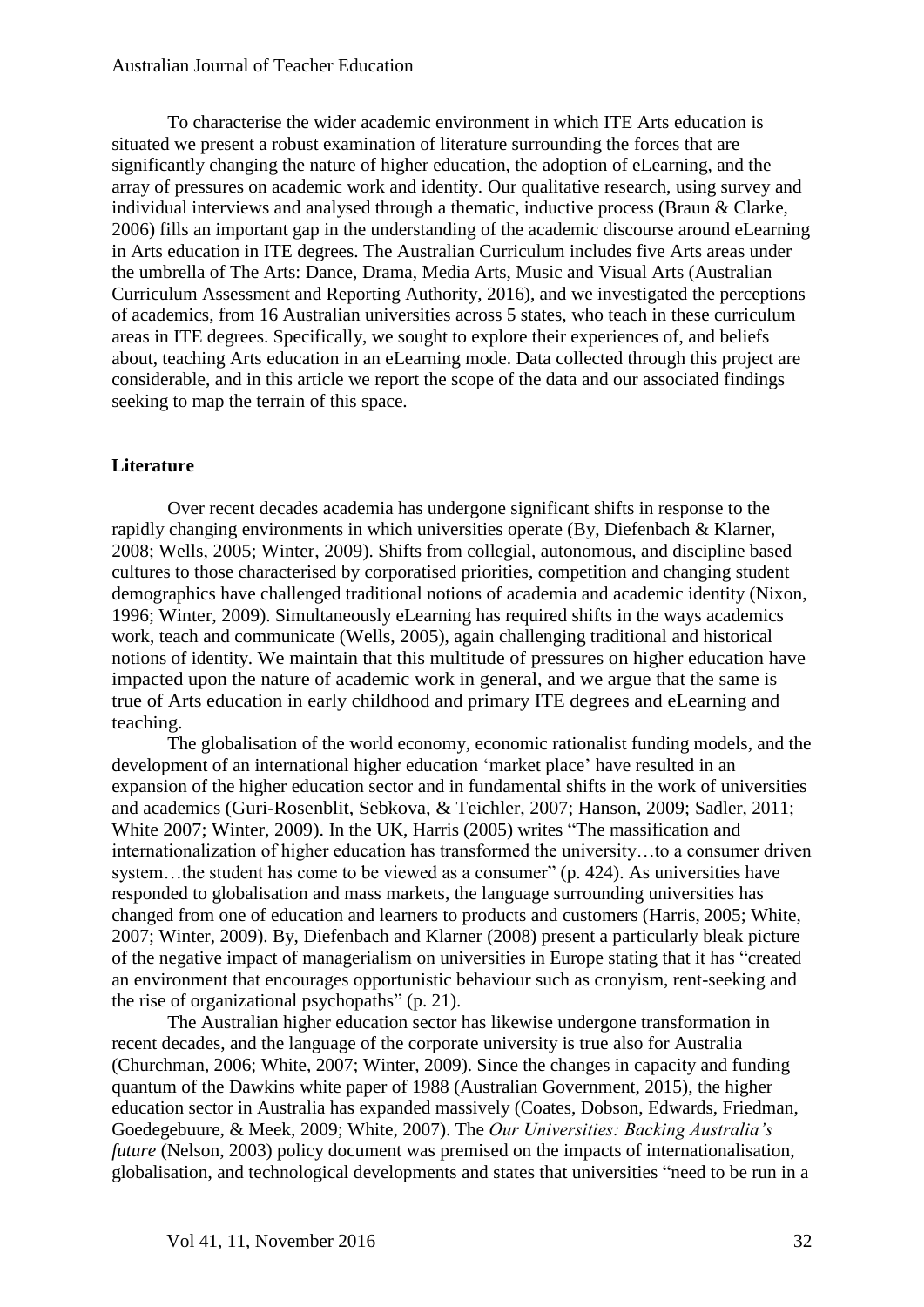business-like fashion" (p.15). Government reform not only increased access to universities but also changed the profile of students, altering the nature of learning and teaching in the academy (Wells, 2005). In an ethnographic study of the integration of corporate activities into academic work in one Australian University, Churchman (2006) refers to the extent to which corporate approaches and practices had been adopted as the "permeation of managerialism into the operation of universities" (p. 5). The number of students entering universities had increased whilst funding had reduced (Coates et al., 2007), and more recently the Bradley review (Commonwealth of Australia, 2009) proposed to further expand access to tertiary education, particularly for those from low SES backgrounds.

Changes in higher education have had an inevitable impact on academic identity (Billot, 2010; Sutton, 2015; White, Roberts, Rees & Read, 2014) with Winter (2009) writing that "the perceived need to align all academics around corporate values and goals has given rise to academic identity schisms in higher education" (p. 121). Billot (2010) connects context and identity, stating that "It is axiomatic that as the sector and context alters, then so must the individual's identity" (p. 712). In describing a schism caused by managerialism Winter (2009) refers to it as resulting from the congruence or incongruence of personal and corporate values or the extent to which the values of the personal and the organisational align. For Winter (2009) the values of the 'managerial' and of the 'academic' place conflicting and competing demands on the work and identity of the academic, identifying two different sub groups of the academy "academic managers" and "managed academics" (p. 121), one with organisationally congruent values and the other essentially disengaged from that dominant narrative. Reflecting the values congruence/incongruence stance of Winter (2009), McNaughton and Billot (2016) refer to changes in context impacting on academic "identity, role, and affiliation ambiguity" (p. 2). Tang is more emotive (2011), maintaining that the shift to neo-liberal models of education has changed the heart of what it means to be a teacher, describing this as a "struggle over the teacher's soul" (p. 365). Academic identity then, is clearly and powerfully impacted by global changes.

Contemporaneous with the corporatisation and expansion of the sector has been the development of advanced communications technologies enabling quality asynchronous and timely synchronous communications within ubiquitous learning management systems (Bigum & Rowan, 2004; Wells, 2005; White, 2007). These technologies have forced a shift from the limitations of the traditional model of distance education framed by teacher-student communications and the universal postal system, towards both synchronous and asynchronous teacher-student and student-student communications made possible by modern information and communication technologies (Baker, 2013).

White (2007) maintains that there is a 'confluence' of pressures on universities that aligns with the evolution of eLearning providing the opportunity to "give it a meaning different from those it may have had previously" (p. 598). This resonates with other authors who intentionally or otherwise note that some universities conflate eLearning with increasing market share (Blake, 2009; Blin & Munro, 2008; Wells, 2005). In the UK, Hanson (2009) argues that "academic identity, with its long association with the concepts of collegiality and autonomy, is in crisis" (p. 554). Hanson (2009) investigated the implementation of eLearning in a UK university using focus groups with a small sample of nine academics in one location, and found that there was potential for eLearning to "prompt loss of teacher presence and displacement as knowledge expert…to undermine the ontological security of their academic identity" (p. 553). Not only did Hanson identify ontological impacts but also found that subjects expressed the belief that eLearning was designed to supplement and not replace face to face learning (p. 558).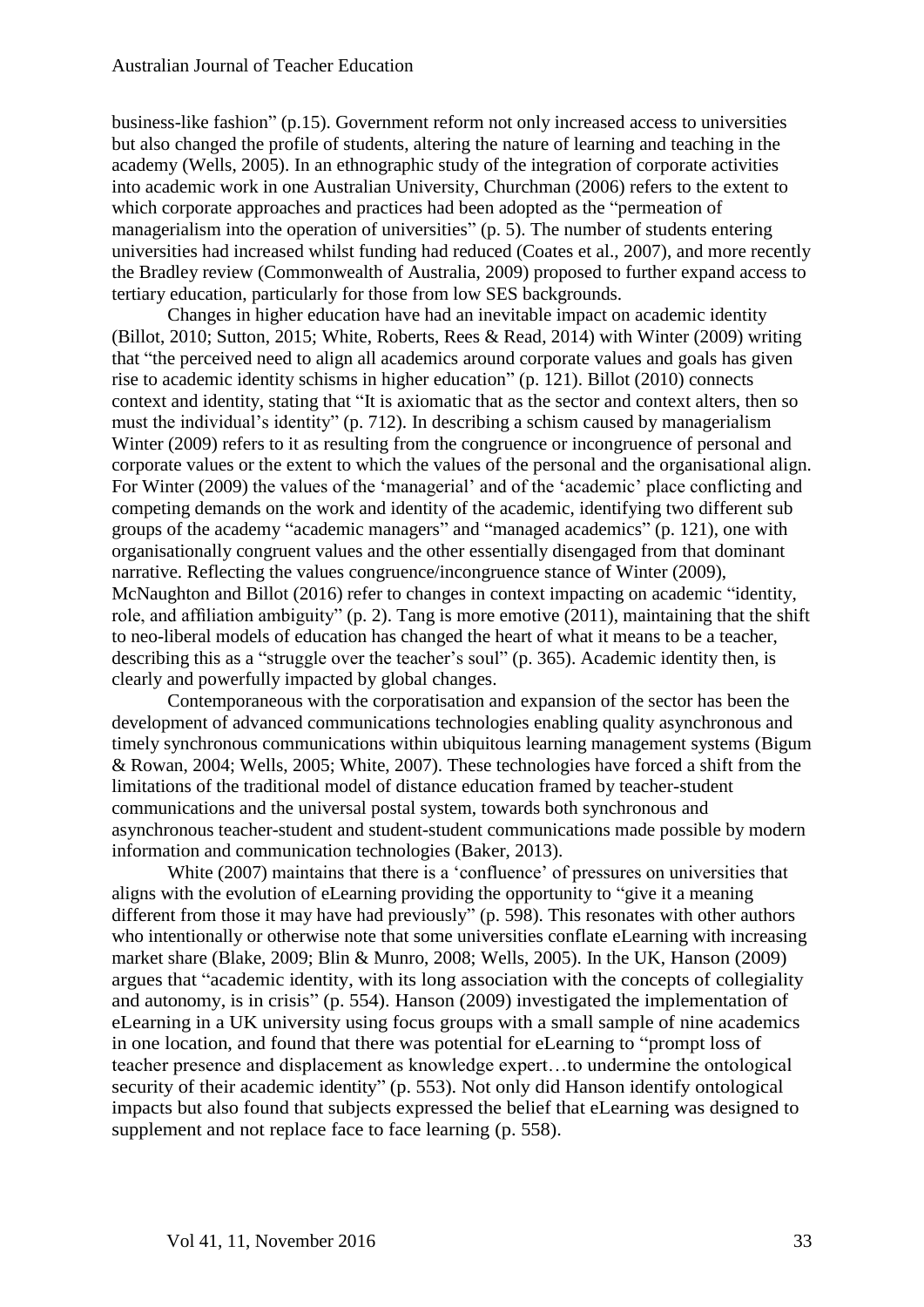#### Australian Journal of Teacher Education

In an article entitled 'E-learning: You don't always get what you hope for', Kirkwood (2009) reviews a number of UK studies highlighting the importance of the relationship between institutional priorities, decisions around the adoption of eLearning, and the impact of academic agency on success. Kirkwood (2009) argues that in the university of today academics rarely have autonomy, and that their teaching and learning practices tend to reflect the objectives and priorities of the institution in which they occur. He also argues that the process of adoption is often undertaken hierarchically in a "top down" manner, and that this results in a reduction of academic agency that has the potential to create "dissonance between teachers' beliefs and practices" (p. 114). Similarly, Harris (2005) argues that in higher education now academic identity is actually being formed through reference to corporate and economic imperatives; rather than to individual academic beliefs. Thus we question if this has been the case in Arts education in early childhood and primary ITE degrees in Australian universities, and what the evidence is regarding belief congruence and incongruence with non-pedagogic imperatives in this sample.

For Arts education in early childhood and primary ITE degrees a potentially emancipating approach to the incongruences between neoliberalism and academic identities, drawn more from the notions of academic freedom, collegiality and social justice, is that proposed by Sutton (2015). Sutton (2015) traces a schizophrenic duality of identity born of competing and conflicting demands, and conjures a "pedagogy of critical hope" (p. 43) which counters this dominant narrative. Sutton writes that "It is then in face-to-face encounters with students that a pedagogy of critical hope is enacted" (p. 44). However, our question must be *What if the face-to-face encounter does not exist, what then?* Furthermore, what is the 'what then?' for arts education teachers – in a field that has long been characterised by a centrality of experiential and face-to-face encounter?

#### **Methodology**

We approached participants in August 2014 following ethical clearances, developing a list of all Australian universities and from that a contact list of potential schools. Some universities were excluded at this stage because they did not have Schools of Education or because they did not offer primary or early childhood ITE programs. Via email, Heads of 35 Schools of Education were asked to pass the survey information on to the most appropriate person to complete. The email contained study information and a link to SurveyMonkey where informed consent was obtained and the survey located. Seventeen survey responses were received. The survey remained open for six weeks, and included a screen asking respondents to participate in the (later) interview stage. The survey was trialled with the researchers' colleagues prior to being opened. The survey collected demographic data pertaining to age, years teaching, location, and program data relating to the number of Arts education units offered in respondent institutions. Data were collected about the modes of delivery of Arts education programs, fully face to face, blended or fully online. Participants were then asked to respond to a number of teacher belief statements via a five point Likert scale. These statements related to their beliefs about Arts education and how students learn in Arts education, and finally respondents were asked if they thought that eLearning was a suitable mode of delivery for Arts education. Fourteen questions were asked in all, with five of these also including opportunities for respondents to provide additional written data.

Eight positive responses for interview were received, resulting in seven completed interviews. Interviews with participants in four states were conducted by telephone between December 2014 and March 2015. One interview subject spoke specifically about the secondary ITE degree context and thus her data has not been included in this project,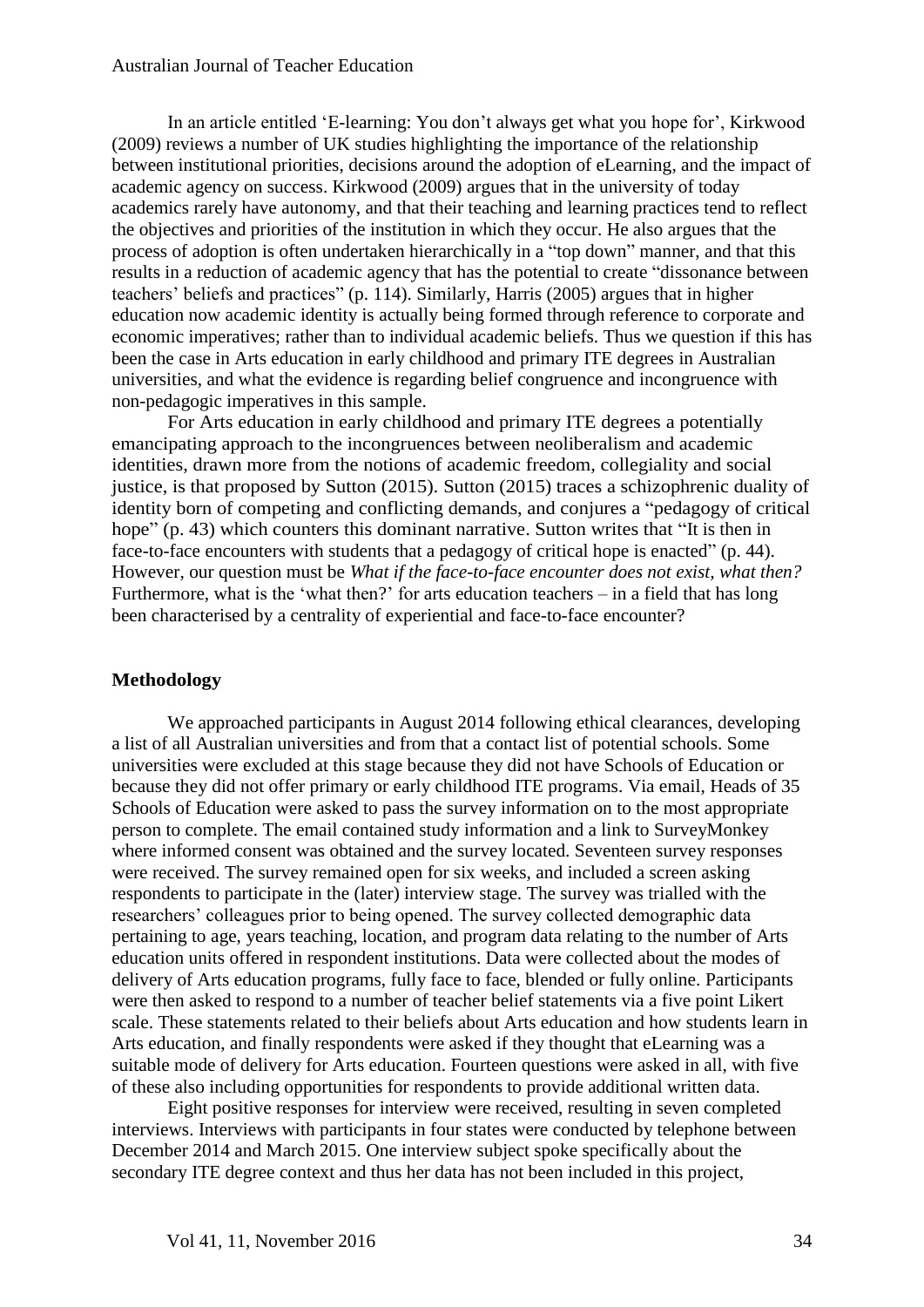resulting in a total of six interviews that were included. Both survey and interview data were transcribed and then analysed using inductive, thematic techniques (Braun & Clarke, 2006). In this presentation of findings we refer to interviewees by pseudonym and survey respondents by numeral.

Braun and Clarke (2006) write that "thematic analysis involves the searching across a data set - be that a number of interviews or focus groups, or a range of texts - to find repeated patterns of meaning" (p. 86). Thematic analysis differs from other forms of content analysis such as grounded theory in that the analysis does not seek to conflate meaning to broader theory; rather, the analysis of data is driven by those data. As Braun and Clarke (2006) write "Analysis involves a constant moving back and forward between the entire data set, the coded extracts of data that you are analysing, and the analysis of the data that you are producing" (p. 86).

It is important to state that the researchers came to the data with mixed experiences of eLearning and with some biases. One member of the team played an academic developer role, being engaged in the design and evaluation of Arts education units, and with a focus on the scholarship of teaching and learning. Another member of the team, a Music and Visual Arts educator and an early adopter, had initially been resistant to teaching the Arts in a fully online mode but had become more at ease with it over time although still having reservations, particularly surrounding the experiential nature of Arts learning. The third member of the research team, a Drama educator, although working in the space, still had significant reservations about this mode of learning and in particular its applicability to Drama education. All members of the team are qualitative researchers with different areas of methodological expertise. To address the potential of these biases to precipitate early generation of themes arising from data we engaged in a rigorous and inductive process of analysis.

Phase one consisted of first readings of the data corpus (both data sets: survey and interview) and initial reflection on potential codes. During this phase the survey data set was downloaded and placed into an Excel spreadsheet, resulting in seven sheets with varied qualitative and quantitative data from across the data corpus. The transcribed interview data set was placed into a single Word document and a separate Word document was used to note potential codes with around 140 notations made about potential codes in this document. Colour coding of data extracts was also a feature of this stage wherein extracts in transcripts and Excel cells were coloured to note potential interest for phase two. Phase two consisted of re-reading the data corpus to search for meanings, patterns and areas of interest, focussing on the smallest, meaningful extracts and collating these extracts according to the initial codes produced from these data. To complete this phase it was necessary to allocate each participant a pseudonym or code, and to co-locate the data corpus in one Word document. This resulted in 88 broadly coded data extracts. Phase three consisted of surveying these codes and all of the coded data extracts, seeking to isolate connections and relationships that suggested potential themes.

Phase four included the evolution of "candidate themes" (Braun & Clarke, 2006, p. 91) in which the 88 codes were re-examined with respect of potential thematic alignments. This phase of the reading and analysis tended to focus equally on the semantic and the latent meanings of data extracts and the candidate themes that emerged from this stage numbered 25. Phase five took place using the 'search' feature of Word in a multiple columned matrix consisting of the 88 data extracts in rows. These extracts were re-coded, often against multiple codes (up to four), and were aligned against six developing themes and multiple sub themes (up to 11). This process was repeated and the final analysis resulted in four themes and 16 sub themes. This is what Braun and Clarke (2006) refer to as "identifying the 'essence' of what each theme is about (as well as the themes overall), and determining what aspect of the data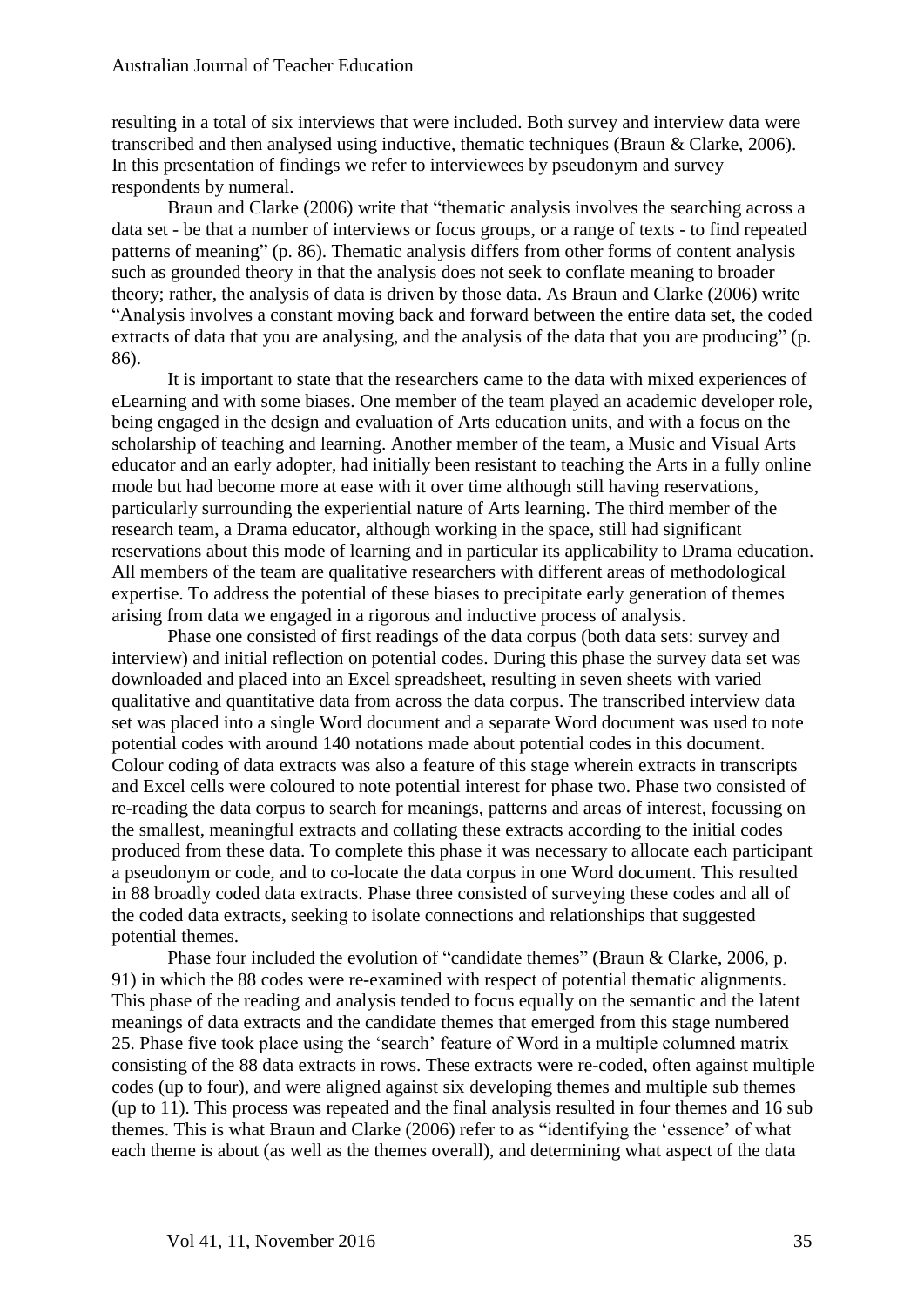each theme captures" (p. 92). This stage moved well beyond the semantic to the latent and implied meanings, seeking relationships between themes and sub themes and between themes.

#### **Analysis and Discussion**

In this section we scope the landscape of teacher perceptions of eLearning in Arts education in Australian ITE degrees by describing these resultant data themes, highlighting extracts that best represent the data corpus, and preliminarily exploring the complexities of the relationships between themes and subthemes. The themes, sub themes and the number of references coded in analysis are presented in Table 1. The four themes and 16 sub themes represent highly complex interactions between views that are affirming of the eLearning space for Arts education or resistant or damning of it, sometimes simultaneously evident in contradictory data from the same interview or survey response.

|                | <b>Themes</b><br>Congruence and<br>incongruence with<br>identity    | <b>Sub Themes</b><br>7 | <b>Number of coded extracts</b><br>64 |
|----------------|---------------------------------------------------------------------|------------------------|---------------------------------------|
| 2              | Dissonance<br>between the nature<br>of the Arts and<br>eLearning    | $\overline{2}$         | 25                                    |
| 3              | eLearning can be a<br>positive experience                           | 4                      | 25                                    |
| $\overline{4}$ | eLearning $\&$<br>teaching expressed<br>as a negative<br>imperative | 3                      | 11                                    |
| Total          | 4                                                                   | 16                     | 125                                   |

#### **Table 1: Data Corpus: Themes, sub themes and number of coded references**

As is evident in Table 1 the most numerously coded theme related to congruence and incongruence with academic identity (n=64), and the next two next most numerously coded themes were 'dissonance between the nature of the Arts and eLearning' (25), and 'eLearning can be a positive experience' (25). The least numerously coded theme was that of 'eLearning & teaching being expressed as a negative imperative' (11). Throughout this section all interview participants are referred to using a pseudonym such as Genevieve, and all survey respondents are referred to by a number such as Respondent 6.

#### **Congruence and Incongruence with Identity**

The theme 'Congruence and incongruence with academic identity' is significantly more numerously coded than any of the other themes, and its sub theme 'eLearning is a negative compromise' (22) accounts for more than a third of its 64 coded extracts. This single theme has more coded extracts than all of the other three themes combined, and this suggests that identity is a critical component of academic practice. Final coding within this theme was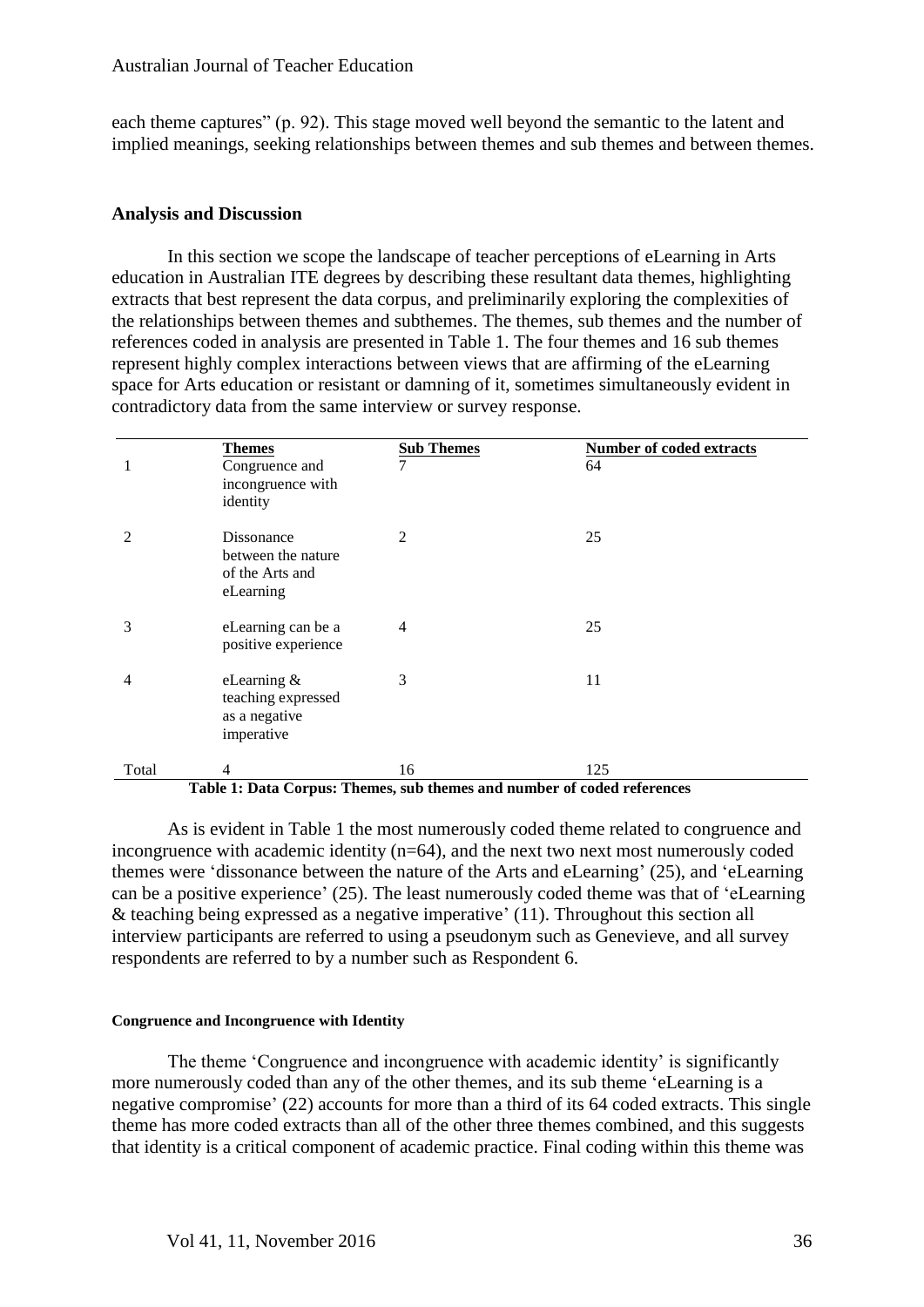as congruence (as in agreement with) or incongruence (as in dissonance with) identity, with 'eLearning as a negative compromise' being prominent within the 'incongruence' subtheme.

In her interview Genevieve's response when asked to report any negative experiences she had observed in the eLearning space illustrates this:

*the sense that student [sic] are missing out because they're not having that faceto-face studio experience. We try our best, we offer them an external Saturday workshop if they're able to come…but they can't all do that. I wish they could come on campus and engage with the arts, it would be so much better. Really it's their choice to be external; they know that that's how it is going to be* (Interview).

Elsewhere in the interview Genevieve states that she would *'prefer that they could all do it internally'*. Genevieve states here that the face-to-face experience is better for students and that when students enrol externally they 'miss out', and she also suggests that students are aware of their disadvantage.

In his interview Martin spoke about his philosophy of Arts education early, stating that *I come from a place of strong interest in social justice, of participation and engagement for all people and that comes from my early training as a teacher in the 1970's.* He goes on to indicate that he feels that eLearning is incongruent with his philosophy and why, stating that *Looking at the congruence with my philosophy, I feel there is a depersonalization, almost a dehumanising effect of being online. I don't feel I know students as well.* Martin explains this incongruence further, focussing on the importance of the embodied nature of Arts making:

*What I love about the arts is the way it engages students in a physical embodied way. That affects the mind as well and that whole affected domain. I think you can see very clearly if you're teaching a dance class who is engaged and who is not and I can work then with those that are not. To do that online is almost impossible…It is about having an embodied experience; your body is present in that place and it has all kinds of effect upon you* (Interview).

Respondent 4 refers to the importance of 'experience' in Arts making, and the disconnect between this and the online environment, stating that *I believe ITE students need to experience doing the arts in order to value what the arts have to offer. This is not possible just by tapping a keyboard. ITE students often do not appreciate this however*. Of particular interest here is also the reference to the perception that ITE students do not have the necessary experience from which to judge the suitability of eLearning to the Arts. A 'catch 22' indeed. Respondent 11, in responding to the statement that 'E-learning is a suitable mode for the delivery of Arts education to ITE students' stated that *the Art[s] by their virtue are performative and rely on socially constructed learnings. I'm at a loss as to how this can be satisfactorily achieved in a fully online platform.* In these written responses both of these participants express a disconnect between what they see as important in learning in the Arts and the capacity of eLearning to deliver this for early childhood and primary ITE students.

There were 9 coded extracts from five participants that referred in some way to a perception of a lack of agency or consultation, important aspects of academic identity, in the shift to eLearning in their teaching contexts. Respondent 17 referred to a *Head of School directive to… "recapture market share" in competition with other universities…[and] under pressure from our Pro-Vice Chancellor and Head of School two years ago to design and implement a new completely online offering for all ITE courses*

These data reflect literature about the relationship between agency and academic identity, wherein top-down decision-making processes can result in lack of academic agency (Kirkwood, 2009) wherein corporate identity has permeated university decision making (Churchman, 2006), and corporate values and individual academic identities are at odds (Winter, 2009). The power differential between managers and managed academics (Winter,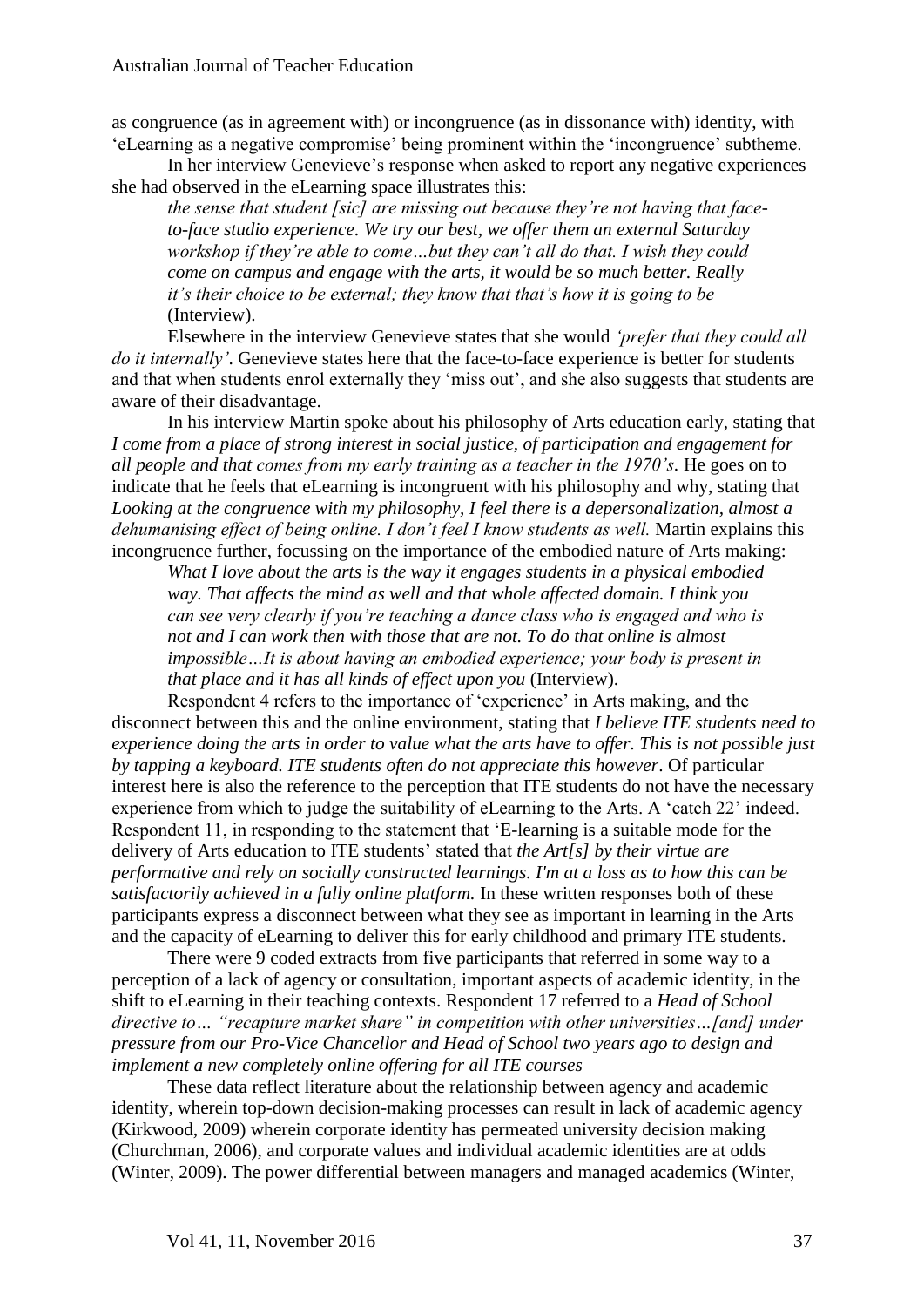2009) which reflected the sub themes of cynicism and a lack of agency, is most succinctly expressed by Mary who said that '*if we wanted to have a creative arts subject, it had to be online'* (Interview).

In her interview Genevieve reflected on the importance for ITE students of encountering dynamic educators, stating that *I feel sorry for them that they haven't had the opportunity to be blown away by a really fantastic teacher…It's a worry, it would be great if they were all internally enrolled but they're not.* For Genevieve this encounter is an important component of preparing ITE students and it cannot be replicated in an eLearning mode. For Martin there was a distinct incongruence with the ways in which he was used to teaching and this was having a negative impact for him, he stated that:

*I'm not enjoying sitting in front of a screen so much, to go online and respond to students who are in the totally online environment. I find that very debilitating and demoralising, the amount of time I have to spend in front of a screen. In terms of my health, it's affected my back and my eyes* (Interview).

There were also a number (n=8) of extracts related to congruence with personal identity wherein participants referred to the positive outcomes of eLearning and their role in this. Typical of such comments was:

*E-learning in the Arts provides preservice teachers with resources that they can access to enhance their Arts learning. While actual engagement with the artistic process is critically important, resources to support this engagement can be provided in online environments, as can opportunities for students to engage with each other when they are externally enrolled* (Respondent 14).

Interestingly as with other data about positive outcomes from eLearning in Arts education, this comment remains qualified by the participant, suggesting a residual uneasiness with the online mode.

#### **Dissonance between the Nature of the Arts and eLearning**

This was an area we were particularly interested in exploring and we note that this theme was the second most numerously coded, although numerically far less than the main theme of identity. This theme included coded extracts indicating that participants were in some way uncomfortable with the application of the eLearning mode to their Art form because of the 'nature' of that Art form. Participants (n=12) referred variously to the experiential, embodied or performative nature of the Arts as being in some way at odds with eLearning, with 19 such coded extracts recorded. Participants (n=6) also referred to the importance of some form of practical engagement with the Arts to enable students to value the Arts with seven such coded extracts recorded. '*My belief is that student teachers have to engage with the Arts personally themselves, before they can even begin to be passionate about their role as teachers of the Arts in schools'* (Interview, Genevieve) indicates both of these aspects were a priority suggesting that Arts engagement precedes passion, a theme that is reflected elsewhere in her interview data and in the body corpus.

The survey responses delivered a powerful challenge to the notion that eLearning could effectively engage learners in the sensual, connective nature of the arts. The comment, *'The totally online offering continues to give us many challenges, particularly with regard to addressing the essentially physical and social components of participation in each of the arts, especially dance, drama and music, but also media arts and visual arts'* (Respondent 17), highlights the challenges presented in an eLearning environment. The essentially personal and communicative nature of Arts learning was likewise emphasised by Robert who stated that: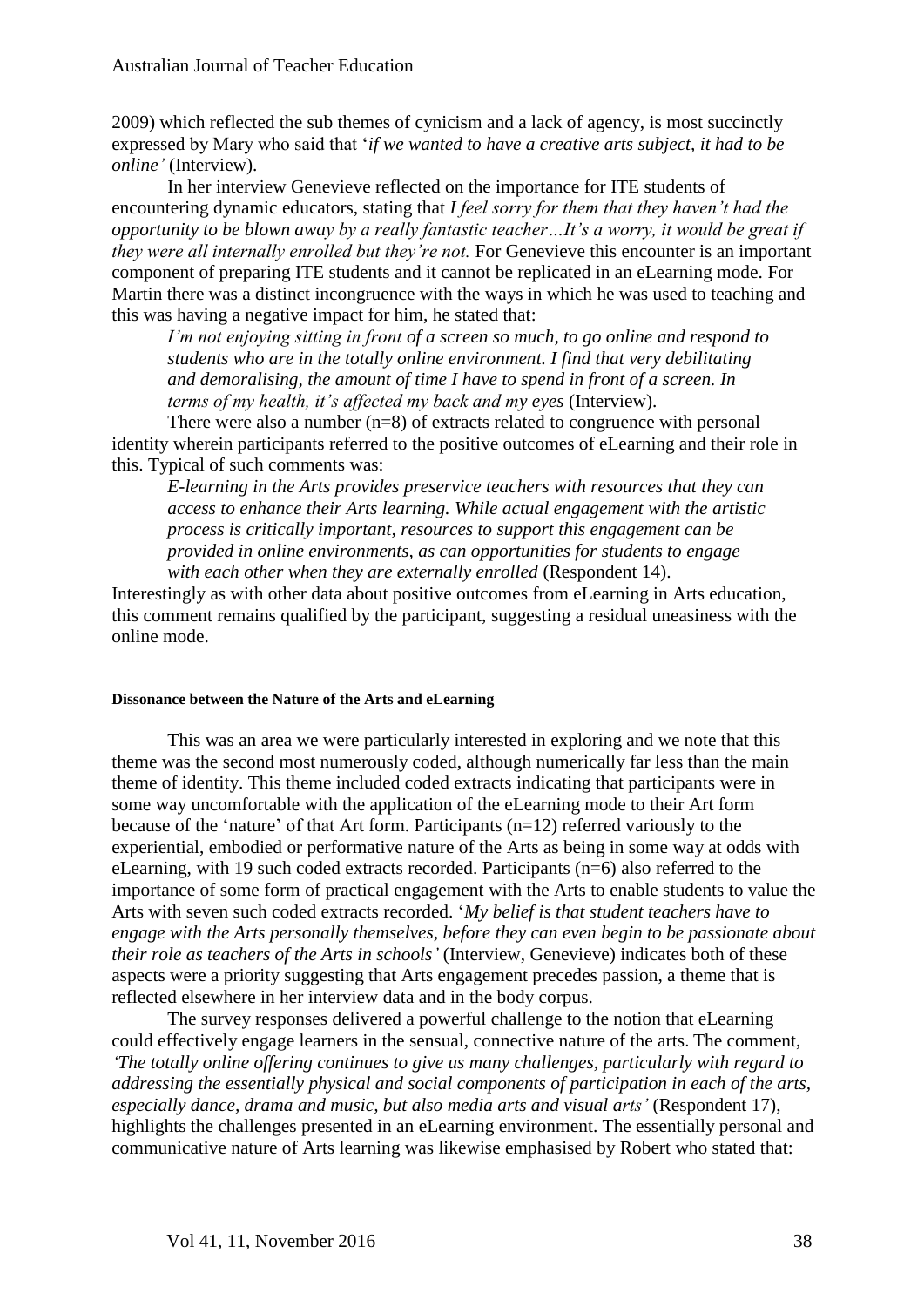*The students can collaborate with ideas and concepts online but the actual practice of that skill, to practice how you use your body, again coming back to that practice of how we actually do that, you have to actually be face-to-face with people. There's still a personal engagement that needs to happen* (Interview)*.*

The lived nature of Arts making is highlighted in Respondent 17's statement that *'It cannot replace the vital visceral and embodied experience necessary in each of the five arts as identified in the Australian curriculum'*, again suggesting that eLearning cannot provide this experience. Paul reflects on the importance of embodied learning stating that *For me, arts education is embodied learning, it's embodied learning that's practical, hands-on experience of making and responding in the five art forms in the Australian curriculum.* (Interview). These data suggest that for these participants the embodied nature of the Arts, then, is incongruent with eLearning.

#### **eLearning can be a Positive Experience**

This theme related to data that was somewhat at odds with the vast majority of the body corpus, indicating that some participants believed that eLearning can be a positive experience. Six participants made a total of nine references to their perception that eLearning solves problems such as access to university education for geographically distant students and to improved levels of equity for students. Paul stated this comprehensively:

*last year we had just under 30% of our students in the bachelor of education part of the course who were external students so it's a significant number and when we say external they're not necessarily you know far flung in Karratha or the sticks, they can actually just because of circumstances be people from a metropolitan area who have chosen to study externally.* (Interview).

Participants ( $n=5$ ) made references ( $n=9$ ) to the positive outcomes of eLearning in Arts education but likewise qualified these perceptions by indicating that this was only possible in a blended rather than a fully online mode. Respondent 17 was one such participant, stating that '*E-learning is useful for supplementing face-to-face experience in some kind of blended mode of delivery'*. Martin focuses on the advantages of eLearning, although not stipulating if he is referring to a blended or fully online mode, stating that '*Students are uploading video materials; sound recording, avatars, apps and we have had some very good responses, demonstrating a level of engagement and understand beyond what we had in essays previously'* (Interview). Thus, while limited in our data corpus, there are clearly Arts educators who are embracing the potential of eLearning.

#### **eLearning & Teaching Expressed as a Negative Imperative**

When discussing the motivations for their courses to be taught in an eLearning mode eight participants responded that they did so for reasons other than pedagogy referring to: market share (6), cost (3) and broader Faculty/University policy to do so (1). This theme also links strongly with the theme of 'congruence and incongruence with identity' in which data regarding sub themes of cynicism and a lack of personal agency were very clearly evident. . Respondent 4 highlights cost as an issue and refers to aspects of the 'nature' of the Arts (Theme 2), whose comments seem tinged with cynicism (Theme 1), and as such provides data that crosses 3 of the themes. Respondent 4 states: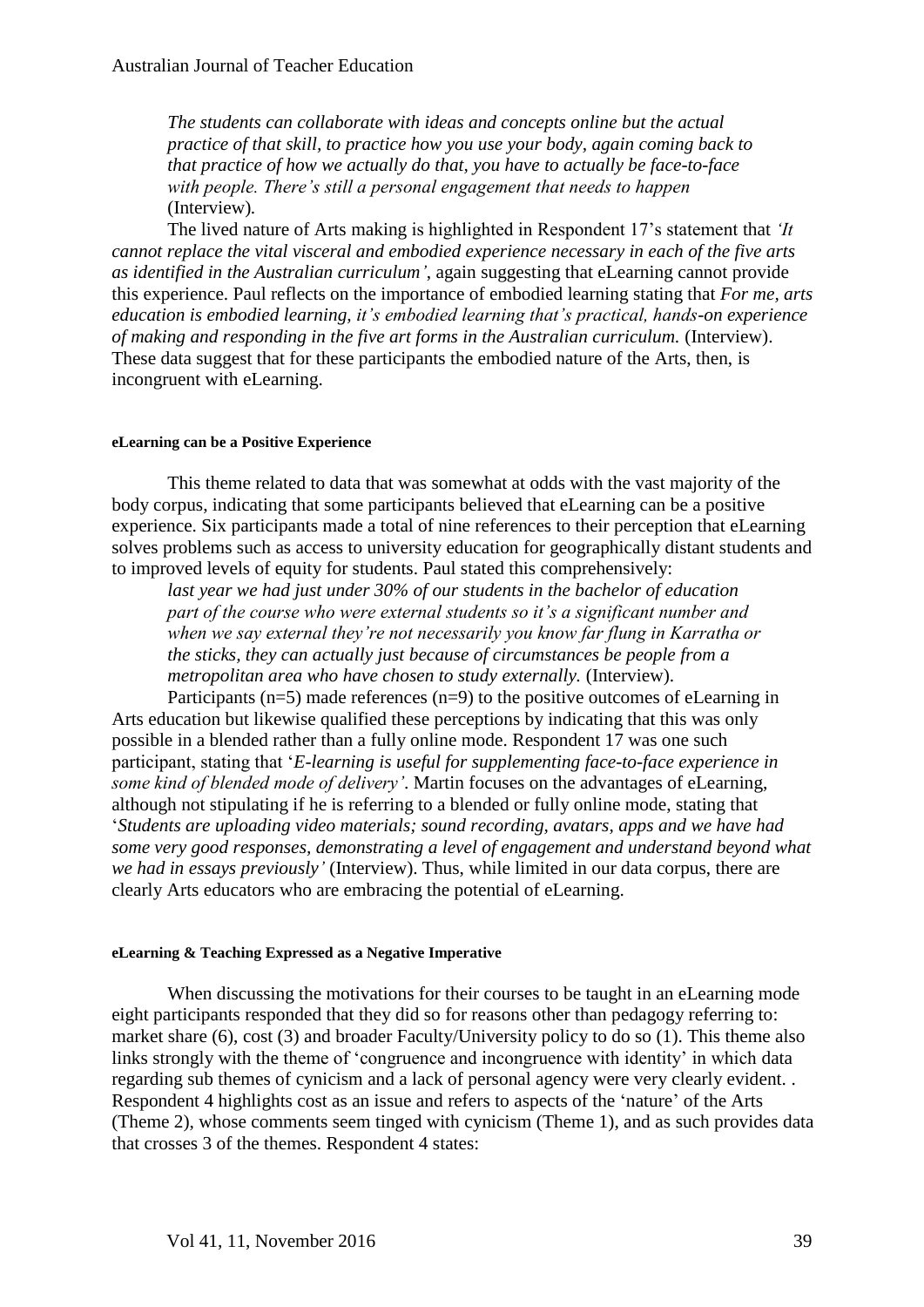*It may involve more cost but the only way to prepare generalist teachers is for them to understand what the arts involve in terms of personal satisfaction, selfunderstanding, possibilities for learning skills and knowledge, and the concept of audience and artist interaction*.

Marketing or market share also features strongly in these data, wherein five participants relate the perception that market share was one motivation for the shift to eLearning in their teaching contexts. This aligns with comments made in *The Chronicle of Higher Education* (2007) noted earlier regarding the two problems that eLearning does solve – time and place. Genevieve focuses on the potential of eLearning to attract learners who are geographically non-co-located, stating that '*it's a marketing tool for us. We would attract a lot more students from around the country'*. Respondent 17 highlights the top down nature of the decision, in relation to market share, stating that the decision to enter the eLearning mode occurred as a result of a '*Head of School directive to…recapture market share in competition with other universities'*. Likewise, Martin's data reflect the notion of a need to ensure market share, stating that '*It came at a time three years ago when it was made clear to us that there was concern that we were losing our market share of students'* (Interview). Robert also referred to the need to respond to competition from other universities, stating that '*We've watched universities compete with other universities. Some universities are delivering all their courses online*' (Interview). Thus the sub themes of market share and cost are strongly reflected across interview and survey data sets, and suggest congruence with literature in this area (Billot, 2010; Blackmore, 2001; Henkel, 2005; Houghton, Ruutz, Green, and Hibbinsa, 2015; Sutton, 2015; Wells, 2005). These data seem to strongly suggest that academic agency appears to have been increasingly eroded as financial imperatives take precedence over Learning and Teaching decision-making.

## **Conclusion**

This article has sought to profile Australian academics' perceptions of eLearning in Arts education in early childhood and primary ITE degrees in Australian universities and has presented a number of significant findings worthy of further exploration. The perceptions of some participants regarding the motivations for their courses being offered in an eLearning context are of some significance. These perceptions, ranging from cost benefits to market share, highlight top down management approaches consistent with the literature. These perceptions of process are strongly linked to matters of academic identity, wherein participants maintained that eLearning was a negative compromise and that their participation in the decision to go online was minimal, and lacked consultation and personal agency, again consistent with the literature. These data relate to major changes in the academy and are worthy of significant further exploration, particularly in respect of their impact on academic identity.

A surprisingly few data extracts were coded with incongruence between eLearning and the nature of the Arts, although these data were powerful in themselves. Such data highlighted singularly difficult challenges to do with the essentially embodied and visceral nature of making in the Arts and often expressed this perception in a very pointed way. This theme, despite being relatively less frequent, is certainly worthy of further examination. Likewise, those data that highlighted the positive nature of eLearning in Arts education are worthy of further examination, particularly in respect of blended contexts. However, the implication of these data is that some universities offer Arts education units in ITE degrees in fully online modes, and this seems to present singular challenges, as highlighted by some participants and thus should be explored in further detail.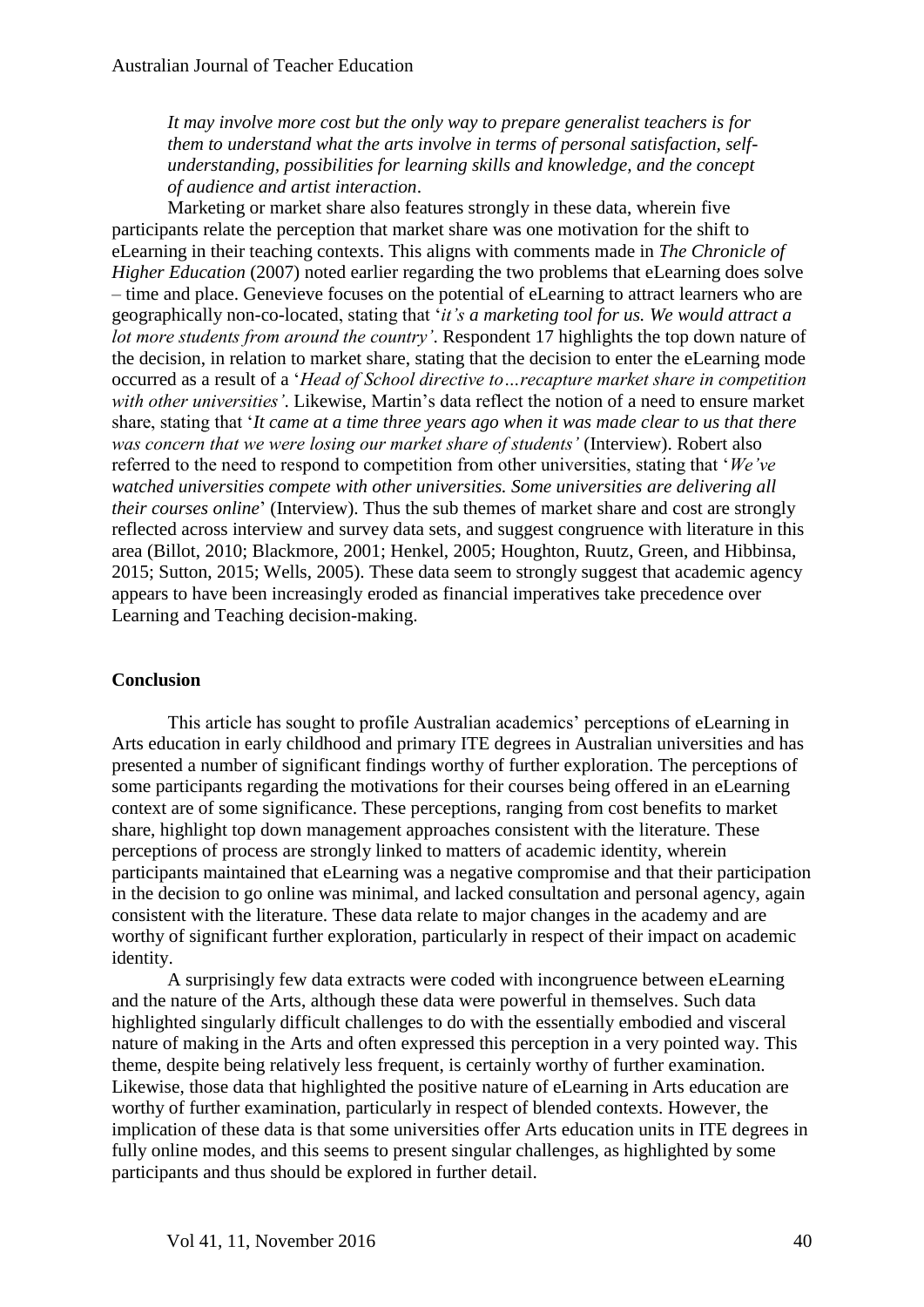The research team sought to clarify practices in eLearning in Arts education in Australian universities and the perceptions of Australian academics about the applicability of this mode of learning to the Arts domain. What we have revealed is a divided, unsettled and challenging space with pockets of acceptance, but largely characterised by epistemological and pedagogical questions, doubts and uneasiness. These findings raise important questions for the sector and require further exploration. Why do some feel more comfortable with eLearning in the Arts than others? Why do so many questions about its applicability persist, and what are the implications of the shift into this space, in spite of these questions, for academics and the academy?

# **References**

- Australian Curriculum Assessment and Reporting Authority. (2016). *The Australian Curriculum: The Arts.* Retrieved from: [http://www.australiancurriculum.edu.au/the](http://www.australiancurriculum.edu.au/the-arts/introduction)[arts/introduction](http://www.australiancurriculum.edu.au/the-arts/introduction)
- Australian Government. (2015). *Higher Education Funding in Australia.* Canberra: Department of Education and Training. Retrieved from: [https://docs.education.gov.au/system/files/doc/other/higher\\_education\\_in\\_australia\\_-](https://docs.education.gov.au/system/files/doc/other/higher_education_in_australia_-_a_review_of_reviews.pdf) [\\_a\\_review\\_of\\_reviews.pdf](https://docs.education.gov.au/system/files/doc/other/higher_education_in_australia_-_a_review_of_reviews.pdf)
- Baker, W. J. (2013). Questioning assumptions. Vivienne: a case study of e-learning in music education. *Australian Journal of Music Education*, 1. ISSN 0004-9484 (2013).
- Baker, W. J. (2012a). 'Fully online learning in a preservice teacher music education unit in Australia: Student perspectives', *Proceedings of the International Society for Music Education 30th World Conference on Music Education*, 15-20 July, Thessaloniki, Greece, pp. 45-51. ISBN 978-0-9873511-0-4 (2012).
- Baker, W. J. (2012b). 'E-learning in the music and visual arts education of pre-service teachers: Academic perspectives', *Proceedings of the 2012 Australian Association for Research in Education Conference*, 2-6 December, University of Sydney, Australia, pp. 1-12. ISSN 1324-9320 (2012).
- Baker, W. J. (2012c). 'Student use of demonstration videos as learning tools in fully online arts education', *Proceedings of the 2012 Australian Association for Research in Education Conference*, 2-6 December, University of Sydney, Australia, pp. 1-10. ISSN 1324-9320 (2012).
- Baker, W. J. (2011a). 'Fully online teaching and learning in a pre-service teacher unit in music education', *Making sound waves: Diversity, unity, equity - XVIII National Conference Proceedings*, 2-5 July 2011, Gold Coast, Australia, pp. 69-77. ISBN 978-0-9803792-2- 8.
- Baker, W. J. (2011b). 'Using video to cross the boundary between arts education and online learning in a preservice teacher education degree: Student perspectives', *Proceedings of the 2011 Australian Association for Research in Education Conference*, 27 November - 1 December 2011, Hobart, Tasmania, pp. 1 - 13. ISSN 1324-9320.
- Baker, W. J., & Pittaway, S. (2012). 'The application of a student engagement framework to the teaching of music education in an e-learning context in one Australian University', *Proceedings of the 4th Paris International Conference on Education, Economy and Society*, 23-28 July, Paris, France, pp. 27-38. ISBN 979-10-90365-04-9 (2012).
- Bigum, C., & Rowan, L. (2004) Flexible learning in teacher education: myths, muddles and models, *Asia-Pacific Journal of Teacher Education,* 32(3) 213-226. <https://doi.org/10.1080/1359866042000295389>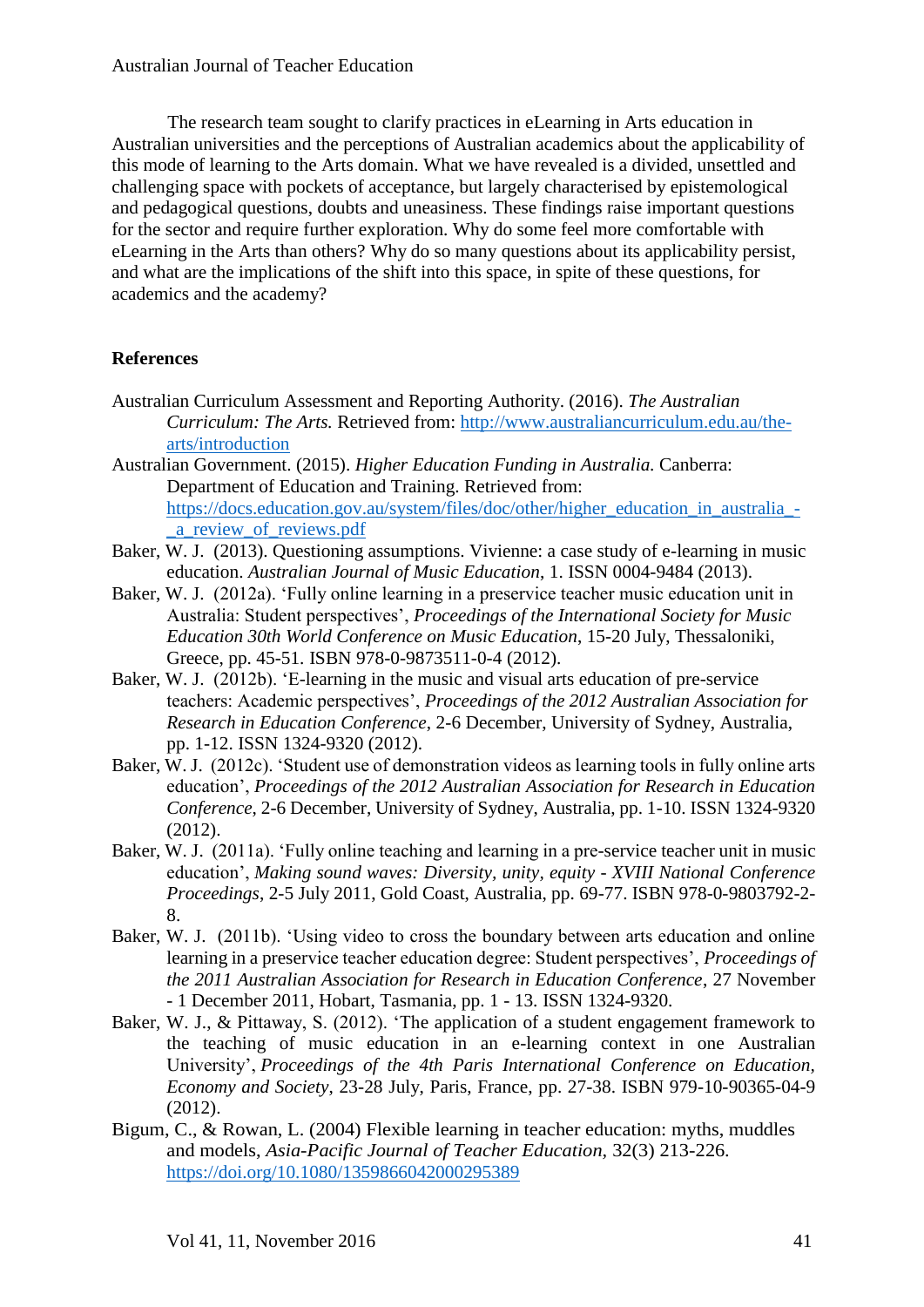- Billot, J. (2010). The imagined and the real: identifying the tensions for academic identity, *Higher Education Research & Development, 29*(6), 709-721. <https://doi.org/10.1080/07294360.2010.487201>
- Blackmore, J. 2001, 'Universities in Crisis? Knowledge Economies, Emancipatory Pedagogies and the Critical Intellectual', *Educational Theory, 51*(3), 353-371. <https://doi.org/10.1111/j.1741-5446.2001.00353.x>
- Blake, H. (2009). Staff perceptions of e-learning for teaching delivery in healthcare. *Learning in Health and Social Care*, 8(3), 223–234.<https://doi.org/10.1111/j.1473-6861.2009.00213.x>
- Blin, F., & Munro, M. (2008). Why hasn'ttechnology disrupted academics' teaching practices? Understanding resistance to change through the lens of activitytheory. *Computers & Education, 50*(2), 475–490. <https://doi.org/10.1016/j.compedu.2007.09.017>
- Braun, V., & Clarke, V. (2006) Using thematic analysis in psychology. *Qualitative Research in Psychology, 3*(2), 77-101. <https://doi.org/10.1191/1478088706qp063oa>
- By, R. T., Diefenbach, T. & Klarner, P. (2008). Getting Organizational Change Right in Public Services: The Case of European Higher Education, *Journal of Change Management, 8*(1), 21-35,<https://doi.org/10.1080/14697010801937457>
- Churchman, D. (2006). Institutional Commitments, Individual Compromises: Identity‐related responses to compromise in an Australian university, *Journal of Higher Education Policy and Management, 28*(1), 3-15. <https://doi.org/10.1080/13600800500283676>
- Coates, H., Dobson, I., Edwards, D., Friedman, T., Goedegebuure, L., & Meek, L. (2009). The attractiveness of the Australian academic profession: A comparative analysis. Canberra: Australian Council for Education Research.
- Commonwealth of Australia. (2009). *Transforming Australia's Higher Education System.* ACT, Barton. Retrieved from:<http://www.voced.edu.au/content/ngv%3A14895>
- Guri-Rosenblit, S., Sebkova, H., & Teichler, U. (2007). Massification and Diversity of Higher Education Systems: Interplay of Complex Dimensions. *Higher Education Policy, 20,* (373–389). <https://doi.org/10.1057/palgrave.hep.8300158>
- Hanson, J. (2009). Displaced but not replaced: the impact of e-learning on academic identities in higher education, *Teaching in Higher Education, 14*(5), 553-564, <https://doi.org/10.1080/13562510903186774>
- Harris, S. (2005) Rethinking academic identities in neo-liberal times, *Teaching in Higher Education*, 10:4, 421-433. <https://doi.org/10.1080/13562510500238986>
- Henkel, M. (2005). Academic identity and autonomy in a changing policy environment. *Higher Education, 49*, 155–176 <https://doi.org/10.1007/s10734-004-2919-1>
- Houghton, L., Ruutz, A., Green, W., & Hibbinsa, R. (2015). I just do not have time for new ideas: resistance, resonance and micro-mobilisation in a teaching community of practice. *Higher Education Research & Development, 34*(3), 527–540. <https://doi.org/10.1080/07294360.2014.973834>
- Kirkwood, A. (2009). E-learning: you don't always get what you hope for. *Technology, Pedagogy and Education, 18*(2), 107–121. <https://doi.org/10.1080/14759390902992576>
- McNaughton, S. M., & Billot, J. (2016). Negotiating academic teacher identity shifts during higher education contextual change. *Teaching in Higher Education,* 1-16 <https://doi.org/10.1080/13562517.2016.1163669>
- Nelson, B. (2003). *Our Universities: Backing Australia's future.* Canberra: Australian Government Publishing Service.
- Nixon, J. (1996). Professional identity and the restructuring of higher education. *Studies in Higher Education, 21*(1), 5-16. <https://doi.org/10.1080/03075079612331381417>